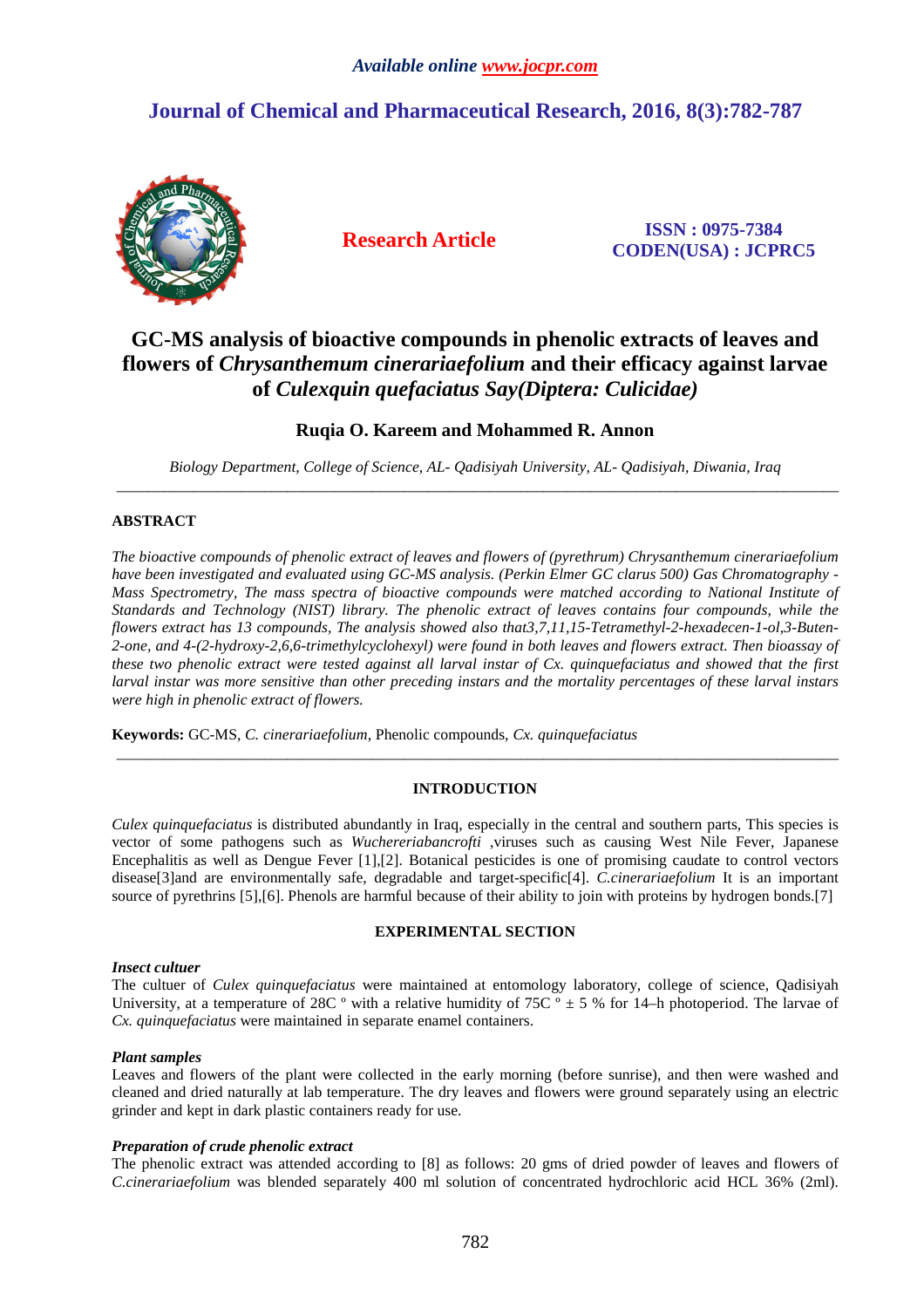Extraction was done using reflex condenser in a water bath of boiling water (100 ºC) for one hour, then left until cool and then filtered through Whattman No.1 filter paper. The filtrate was transferred to the separating funnel and the same volume of n- propanol was added. Then a sufficient quantity of NaCl was added until saturation. After separation the top layer (phenolic) taken and dried in rotary evaporator at 45Cº, and then left to dry at lab. temperature. The resulting product was then collected and kept in sealed glass tubes in the refrigerator at 4 Cº ready for use.

\_\_\_\_\_\_\_\_\_\_\_\_\_\_\_\_\_\_\_\_\_\_\_\_\_\_\_\_\_\_\_\_\_\_\_\_\_\_\_\_\_\_\_\_\_\_\_\_\_\_\_\_\_\_\_\_\_\_\_\_\_\_\_\_\_\_\_\_\_\_\_\_\_\_\_\_\_\_

#### *GC-MS method*

GC-MS analysis was carried out on a GC clarus 500 PerkinElmer system comprising a AOC-20i auto sampler and gas chromatograph interfaced to a mass spectrometer instrument under the following conditions: column Elite-1 fused silica capillary column (30 x 0.25 mm ID x 1 µ Mdf, composed of 100% Dimethyl polysiloxane),operating in electron impact mode at 70eV; Helium gas (99.999%) was used as carrier gas at a constant flow of 1 ml /min and an injection volume of 0.5 µI was employed (split ratio of 10:1) injector temperature 250 °C; ion-source temperature 280 ºC. The oven temperature was set at 110 ºC (isothermal for 2 min), with an increase of 10 ºC/min, to 200ºC, then 5 ºC/min to 280 ºC, ending with a 9min isothermal at280 ºC. Mass spectra were taken at 70eV; a scan interval of 0.5 seconds and fragments from 40 to 450 Da. Total GC running time was 36min. The relative percentage amount of each component was calculated by comparing its average peak area to the total areas. The software adapted to handle mass spectra and chromatograms was Turbo Mass Ver 5.2.0 [9].

#### *Identification of components*

Interpretation of mass spectrum GC-MS was conducted using the database of National Institute Standard and Technology(NIST) having more than 62,000 patterns. The spectrum of the unknown component was compared with the spectrum of the known components stored in the NIST library. The name, molecular weight and structure of the components were ascertained.

#### *Bioassay of phenolic extract*

In order to estimate the biological activity of the extract of crude phenolic compounds of *C.cinerariaefolium* leaves and flowers was attended the Stock solution by dissolving 4 gms of dry matter for each of the leaves, flowers separately in 20 ml of ethanol 96% and finished size to 100 with distilled water, bringing to the Stock solution 4% or (40 mg /ml), and from the last solution attended concentrations (2.5, 5, 10, 20, 40) . The control treatment was 5ml ethanol added to it 95 ml of distilled water. The experimental tubes was 3 replications each containing 100 ml from each concentration and explained where 20 larvae were mortality ratio calculated after 24 hours. and corrected ratios according to the equation and subjected all experiments for statistical analysis by using Least significant Differences  $(L.S.D)$   $p \leq 0.05$  using Abbott's formula [1925][10].

$$
\% \text{ mortality} = \frac{\% \text{ mortality in treatment} - \% \text{ mortality in control}}{100 - \% \text{ mortality in control}} \times 100
$$

### **RESULTS AND DISCUSSION**

Four phenolic compounds were identified in *C. cinerariaefolium* leaves and thirteen compounds were also identified in flowers. The name, retention time (RT), molecular formula, molecular weight(MW) are presented in (Table1, and Fig.1, Table 2, Fig.2). Also it turns out that some of the compounds were present in all of the leaves and flowers, but differ in the retention time, such as  $3,7,11,15$ -Tetramethyl-2-hexadecen-1-ol, 3-Buten-2-one, 4-(2-hydroxy-2,6,6trimethylcyclohexyl)-.

| Peak# | R. time | Area % | Name                                                    | Molecular formula   | Molecular weight |
|-------|---------|--------|---------------------------------------------------------|---------------------|------------------|
|       | 12.62   | 10.28  | 3,7,11,15-Tetramethyl-2-hexadecen-1-ol                  | $C_{20}H_{40}O$     | 296              |
|       | 13.56   | 7.72   | 1,1'-Bicyclohexyl, 2-(2-methylpropyl)-, trans-          | $C_{16}H_{30}$      | つつつ              |
|       | 18.57   | 76.07  | 3-Buten-2-one, 4-(2-hydroxy-2,6,6-trimethylcyclohexyl)- | $C_{13}H_{22}O_{2}$ | 210              |
|       | 20.42   | 5.92   | 1,2-Benzenedicarboxylic acid, diisooctyl ester          | $C_{24}H_{38}O_4$   | 390              |

#### **Table 1: GC-MS analysis of** *Chrysanthemum cinerariaefolium* **leaves extract**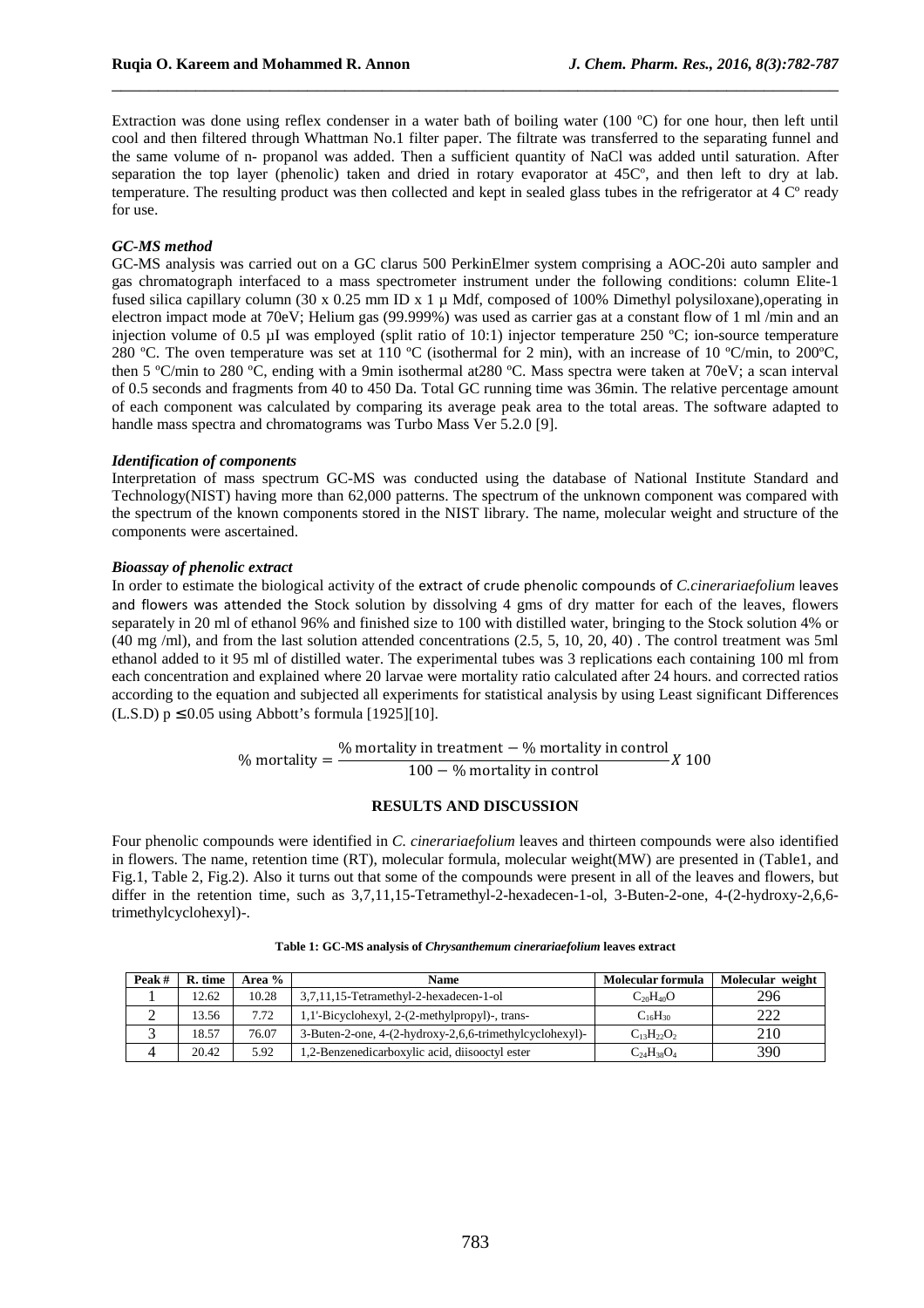

**Fig.5: Chromatogram obtained from the GC/MS leaves extract of** *C. cinerariaefolium*

Chemical detection using GC-MS demonstrated that the plant extract of *Boerhavia diffusa L.* contains Steroles, Tannins and Flavonoids as well as Phenolic compounds [11]. [12] selected methanol extract compounds of roots, stems and leaves of *Labisia paucifolia*, where the results indicate that the leaves extract contains a large amount of phenolic compounds and flavonoids compared with the roots and stems extract, and was all of gallic acid, Kaempfferol are more flavonoids and phenols presence.

| Peak<br>#      | R.<br>time | Area<br>$\frac{0}{0}$ | <b>Name</b>                                                                       | Molecular<br>formula                         | <b>Molecular</b><br>weight |
|----------------|------------|-----------------------|-----------------------------------------------------------------------------------|----------------------------------------------|----------------------------|
|                | 5.87       | 28.07                 | Acetic acid                                                                       | C <sub>2</sub> H <sub>4</sub> O <sub>2</sub> | 60                         |
| $\mathfrak{D}$ | 6.98       | 7.11                  | Camphor                                                                           | C10H16O                                      | 152                        |
| 3              | 9.39       | 8.04                  | Bicyclo <sup>[2.2.1</sup> ] heptane, 2-methoxy-1,7,7-trimethyl-                   | C11H20O                                      | 168                        |
| 4              | 10.45      | 2.01                  | 2-Butenoic acid, 2-methyl-, (Z)-                                                  | C5H8O2                                       | 100                        |
| 5              | 11.63      | 1.77                  | 1-Hexadecanol                                                                     | C <sub>16</sub> H <sub>34</sub> O            | 242                        |
| 6              | 12.58      | 7.22                  | 3,7,11,15-Tetramethyl-2-hexadecen-1-ol                                            | C <sub>20</sub> H <sub>40</sub> O            | 296                        |
| 7              | 13.31      | 1.39                  | 1,3-Cyclopentadiene, 5,5-dimethyl-2-ethyl-                                        | C9H14                                        | 122                        |
| 8              | 13.60      | 6.10                  | Diazoacetic acid, 2-isopropyl-5-methylcyclohexyl ester                            | C12H20N2O2                                   | 224                        |
| 9              | 16.87      | 5.68                  | 3,6-Octadien-1-ol, 3,7-dimethyl-, $(Z)$ -                                         | C <sub>10</sub> H <sub>18</sub> O            | 154                        |
| 10             | 17.22      | 2.93                  | 3-Oxabicyclo <sup>[4.1.0]</sup> heptan-2-one, 4,4,7,7-tetramethyl-                | C10H16O2                                     | 168                        |
| 11             | 18.00      | 2.20                  | 12-Oxabicyclo[9.1.0]dodeca-3,7-diene, 1,5,5,8-tetramethyl-, [1R-1R*,3E,7E,11R*)]- | C <sub>15</sub> H <sub>24</sub> O            | 220                        |
| 12             | 18.42      | 14.81                 | 3-Buten-2-one, 4-(2-hydroxy-2,6,6-trimethylcyclohexyl)-1                          | C13H22O2                                     | 210                        |
| 13             | 22.88      | 12.66                 | Thuione                                                                           | C10H16O                                      | 152                        |

| Table 2: GC-MS analysis of <i>Chrysanthemum cinerariaefolium</i> flowers extract |  |  |  |
|----------------------------------------------------------------------------------|--|--|--|
|----------------------------------------------------------------------------------|--|--|--|



**Fig.6: Chromatogram obtained from the GC/MS with the extract of** *C. cinerariaefolium* **flowers**

GC-MS analysis used to explained that content of plant *Dolichandrone atrovirens* leaves extract , where it found container on saponins, phenols, flavonoids and vitamin C, so that this plant use of pharmaceuticals and pharmaceuticals purposes [13].Phenols are the secondary metabolites that a ubiquitously present in plants. They have been suggested to play a role in the antioxidant function . Phenolic compounds have antioxidant properties because of their ability to scavenge free radicals.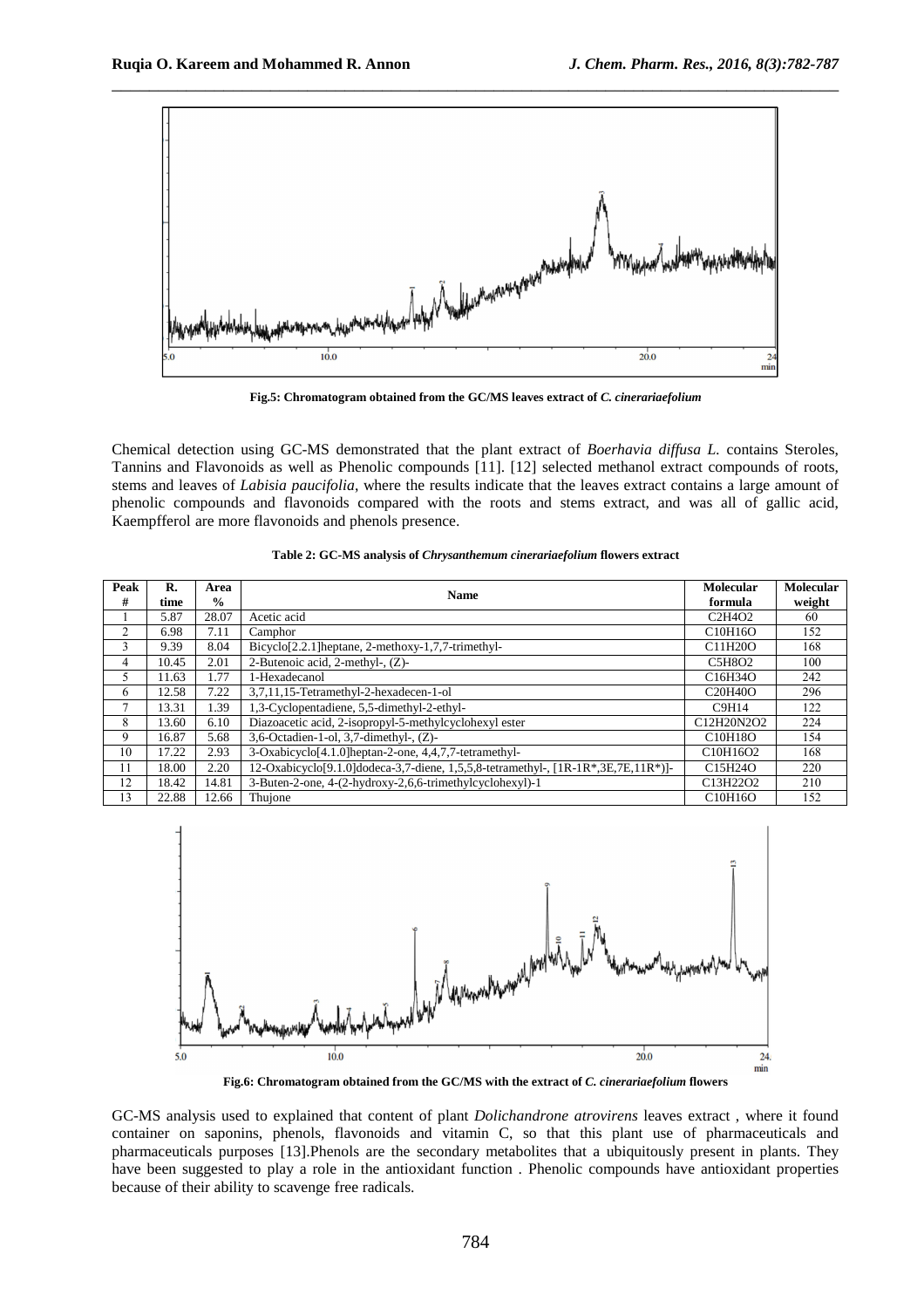The phenolic compounds of plant origin showed their antioxidative effect by various mechanisms, including their ability to scavenge free radicals or activate various antioxidant enzymes and inhibit oxidizes[14].[15]investigated the presence of phytochemical contents of the selected medicinal plants. Proteins, carbohydrates, phenols, tannins, flavonoids, saponins were detected in all of the plants tested.[16] was determined the larvicidal activity of the ethanol extract of *E. rutaecarpa* unripe fruits and the isolated constituents against the larvae of the Culicidae mosquito *Ae. albopictus*. The presence of phytochemical compounds of carbohydrates, terpenoids, steroids, flavonoids, phenols was screened by qualitative method.[17] reported 49 phytoconstituent in ethanolic extract of *Maranta arundinacea. L* subjected to GC MS analysis.

\_\_\_\_\_\_\_\_\_\_\_\_\_\_\_\_\_\_\_\_\_\_\_\_\_\_\_\_\_\_\_\_\_\_\_\_\_\_\_\_\_\_\_\_\_\_\_\_\_\_\_\_\_\_\_\_\_\_\_\_\_\_\_\_\_\_\_\_\_\_\_\_\_\_\_\_\_\_

#### **BIOASSAY**

The phenolic extract of flowers record high mortality was 77.79 % .The results also indicate the sensitivity of the larval instar to ward the extract . Where the first instar was the most sensitivity to the extract and in the all concentration used compared to the other larval stages .The first stages record ratios of mortality of (77.33-84.24 )% compared tp the second stages (68 .10 – 80, 54 )%, third (64, 66 – 74.22)% and fourth (62.99 – 72.47) in the phenolic extract of leaves and flowers respectively.



**Fig. 1: effects of phenolic compounds extract of the leaves and flowers of** *C. cinerariaefolium***on mortality of first larval instar of** *Cx .quinquefaciatus* 



**Fig. 2: effects of phenolic compounds extract of the leaves and flowers of** *C. cinerariaefolium* **on mortality of second larval instar of** *Cx .quinquefaciatus*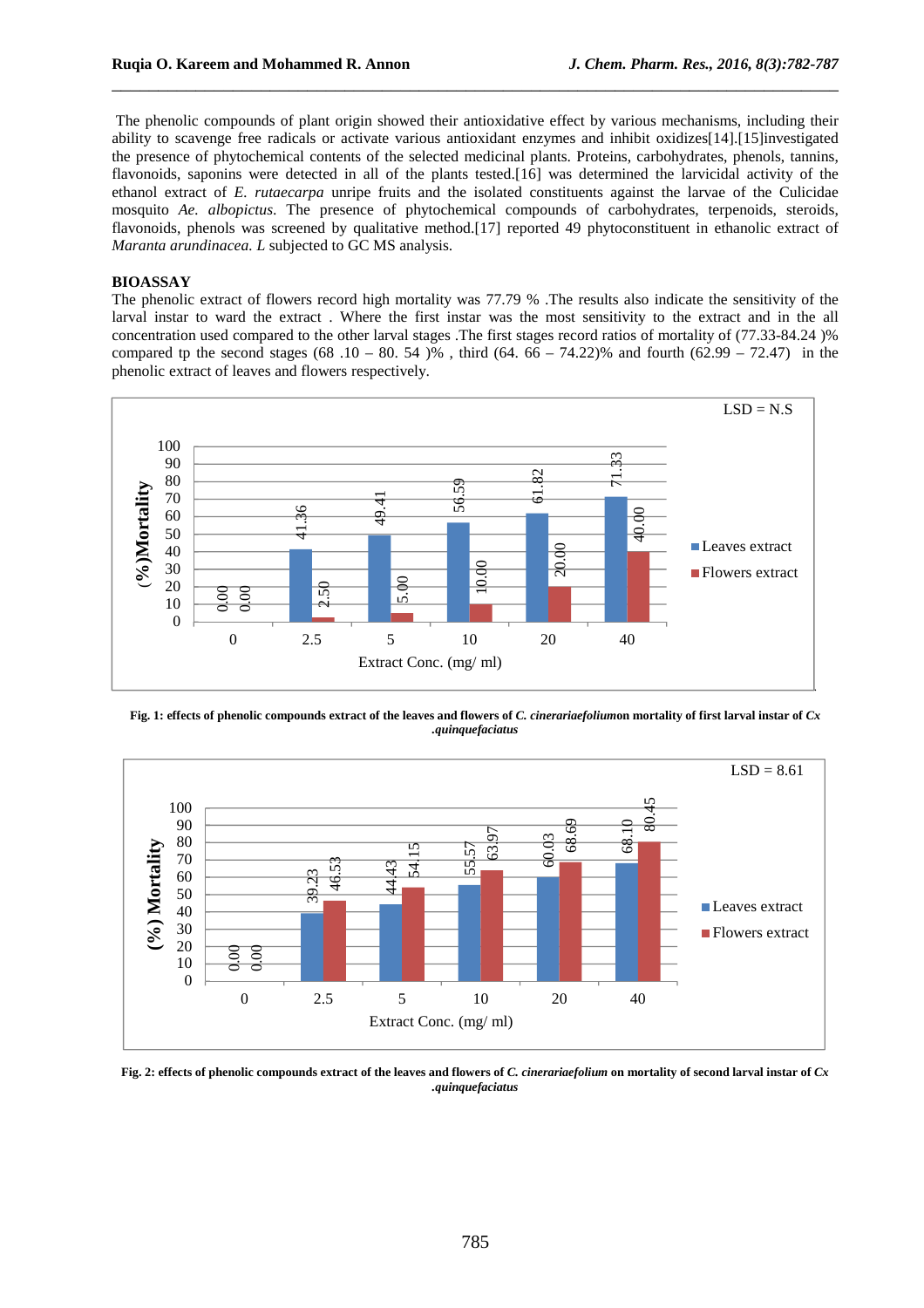

**Fig. 3: effects of phenolic compounds extract of the leaves and flowers of** *C. cinerariaefolium* **on mortality of third larval insrar of** *Cx .quinquefaciatus* 



**Fig. 4: effects of phenolic compounds extract of the leaves and flowers of** *C. cinerariaefolium* **on mortality of fourth larval instar of** *Cx .quinquefaciatus*

Phenolic compounds cause two types of physiological effects in the larvae tissues were toxic effect in directly disrupt secretion in the nervous system , or a direct effect through the spread of theentry into force of these compounds in the target tissue [18],[19].It may return the cause of the effectiveness of phenols on other secondary metabolites to the different active substancesin the *C. cinerariaefolium* plant and it contains tannins that are toxic compounds to insects as associated with saliva and digestive enzymes in cluding trypsin and chymotrypsin and then inhibited and thus the insects start to lose weight and then death [20].

#### **Acknowledgements**

The authors are gratefully thank to Dr. Salwam Ali, ecology Department and Haider R. Saud, chemistry Department, college of Science, Al-Qadisiyah university for their helps to complete this work successfully.

#### **REFERENCES**

[1] KSTennyson;J Ravindran and SArivoli. *Asi.Paci.J.Trop.Bio.Med*, **2012**.2(2):S1130-S1134.

[2] PKareru;ZK Rotich andELMaina. The Afri. Case, Insecticides - Development of Safer and More Effective Technologies.**2013**. 299 PP.

[3] FYarahmadi;ARajabpour;NZSohaniandLRamezani.*Avi.J.ofPhytomed*.**2013**, 3(2): 106-111.

- [4] S Senthil Nathan; and K Saehoon.*Crop Prot.,***2006**, 25(3): 287-291.
- [5] AHitmi ;ACoudret andCBarthomeuf..*Crit.Rev.Biochem. Mol.Biol.***2000**,(35):317-337.
-